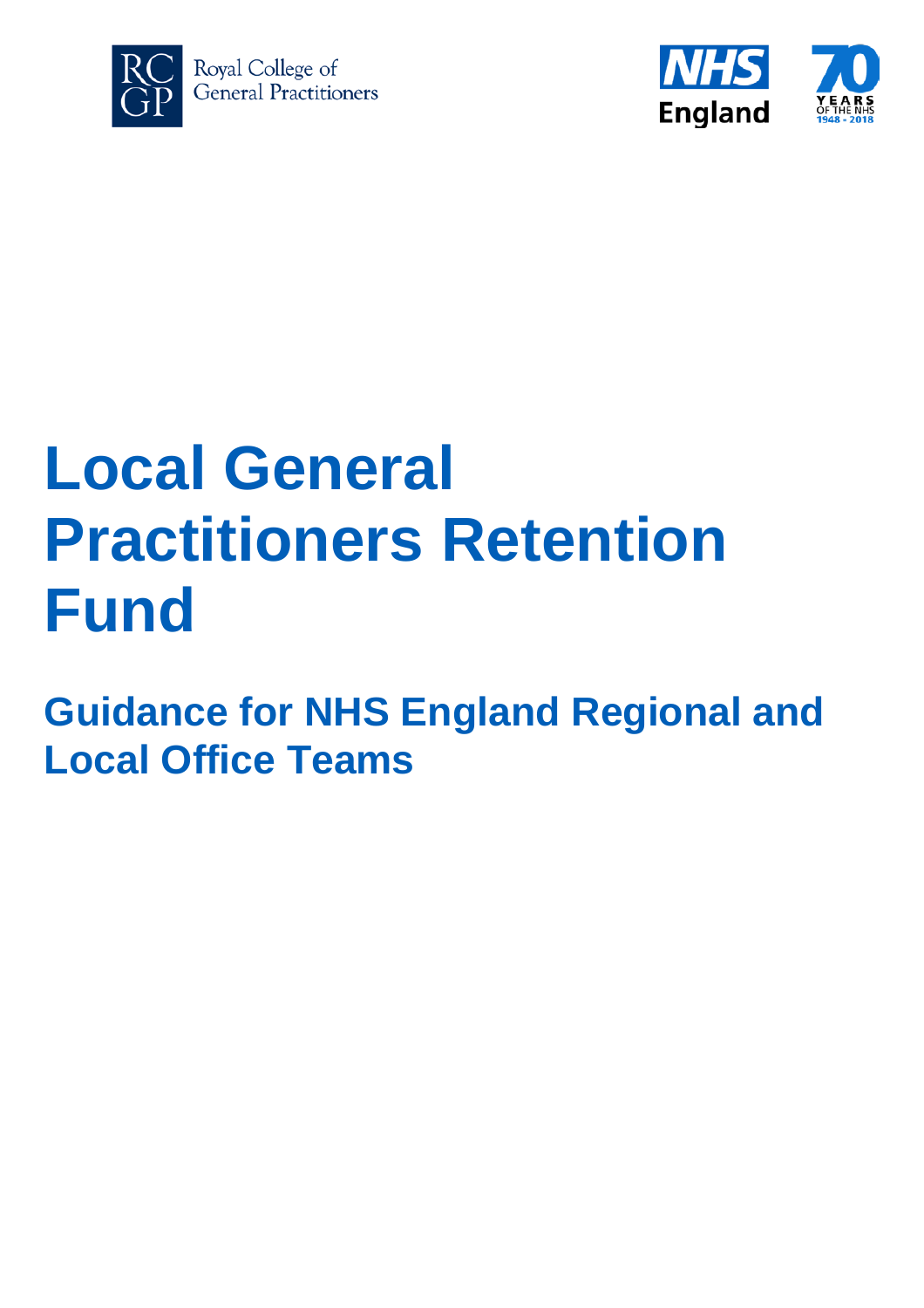#### **NHS England INFORMATION READER BOX**

| <b>Directorate</b> |                                   |                           |
|--------------------|-----------------------------------|---------------------------|
| Medical            | <b>Operations and Information</b> | Specialised Commissioning |
| Nursing            | Trans. & Corp. Ops.               | Strategy & Innovation     |
| l Finance          |                                   |                           |

| <b>Publications Gateway Reference:</b><br>08002 |                                                                                                                                                                                                                             |
|-------------------------------------------------|-----------------------------------------------------------------------------------------------------------------------------------------------------------------------------------------------------------------------------|
| <b>Document Purpose</b>                         | Guidance                                                                                                                                                                                                                    |
| <b>Document Name</b>                            | <b>Local GP Retention Fund</b>                                                                                                                                                                                              |
| Author                                          | <b>NHS England</b>                                                                                                                                                                                                          |
| <b>Publication Date</b>                         | 29 May 2018                                                                                                                                                                                                                 |
| <b>Target Audience</b>                          | CCG Clinical Leaders, CCG Accountable Officers, Medical Directors,<br>NHS England Regional Directors, NHS England Directors of<br>Commissioning Operations, LMCs, Providers (federations, partnerships<br>etc)              |
| <b>Additional Circulation</b><br>List           |                                                                                                                                                                                                                             |
| <b>Description</b>                              | The Local GP Retention Fund will facilitate the establishment of local<br>schemes and initiatives that enable local GPs to stay in the workforce,<br>through promoting new ways of working and offering additional support. |
| <b>Cross Reference</b>                          | N/A                                                                                                                                                                                                                         |
| <b>Superseded Docs</b><br>(if applicable)       | N/A                                                                                                                                                                                                                         |
| <b>Action Required</b>                          | N/A                                                                                                                                                                                                                         |
| <b>Timing / Deadlines</b><br>(if applicable)    | N/A                                                                                                                                                                                                                         |
| <b>Contact Details for</b>                      | england.primarycareworkforce@nhs.net                                                                                                                                                                                        |
| further information                             | General Practice Workforce Team                                                                                                                                                                                             |
|                                                 | Operations and Information Directorate                                                                                                                                                                                      |
|                                                 | 4E46   Quarry House   NHS England   Leeds                                                                                                                                                                                   |
|                                                 | LS27UE                                                                                                                                                                                                                      |

### **Document Status**

0

This is a controlled document. Whilst this document may be printed, the electronic version posted on the intranet is the controlled copy. Any printed copies of this document are not controlled. As a controlled document, this document should not be saved onto local or network drives but should always be accessed from the intranet.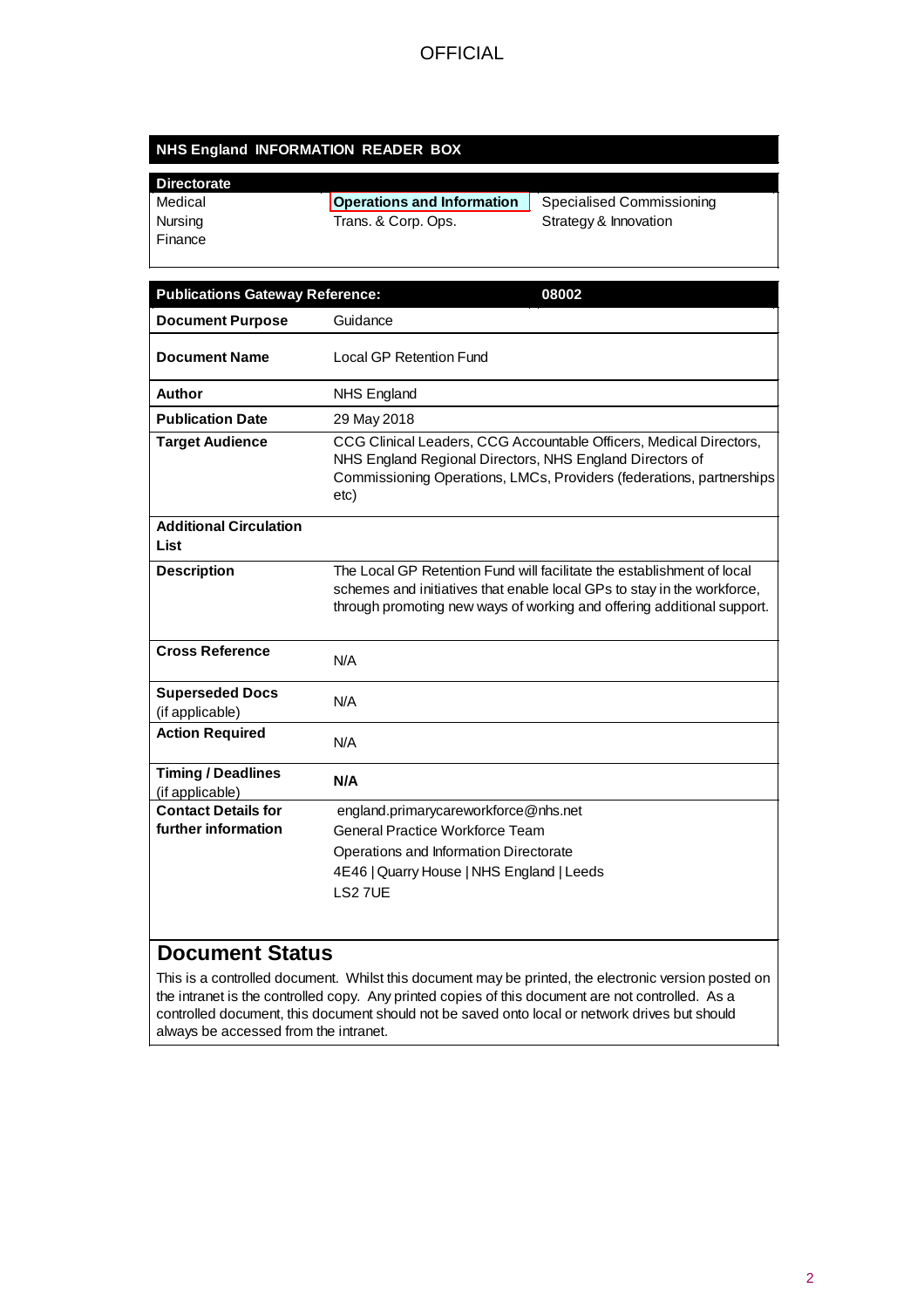## **Local General Practitioners Retention Fund**

## **Guidance for NHS England Regional and Local Office Teams**

Version number: 1.2

Gateway reference: 08002

First published: 29 May 2018

Prepared by: Fiona Pearson and Ed Poulter

Classification: OFFICIAL

This information can be made available in alternative formats, such as easy read or large print, and may be available in alternative languages, upon request. Please contact [england.primarycareworkforce@nhs.net](mailto:england.primarycareworkforce@nhs.net)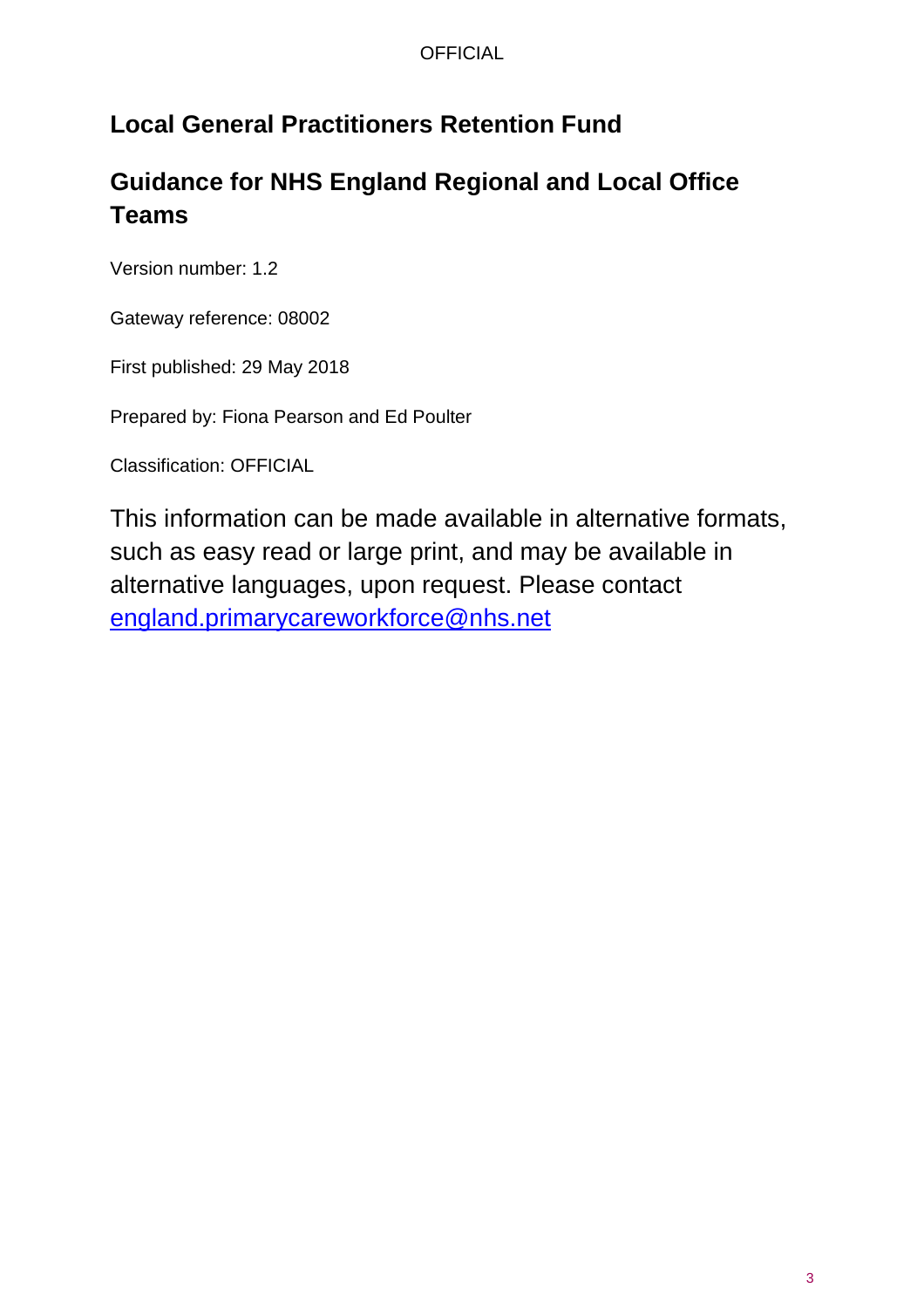# **Contents**

<span id="page-3-0"></span>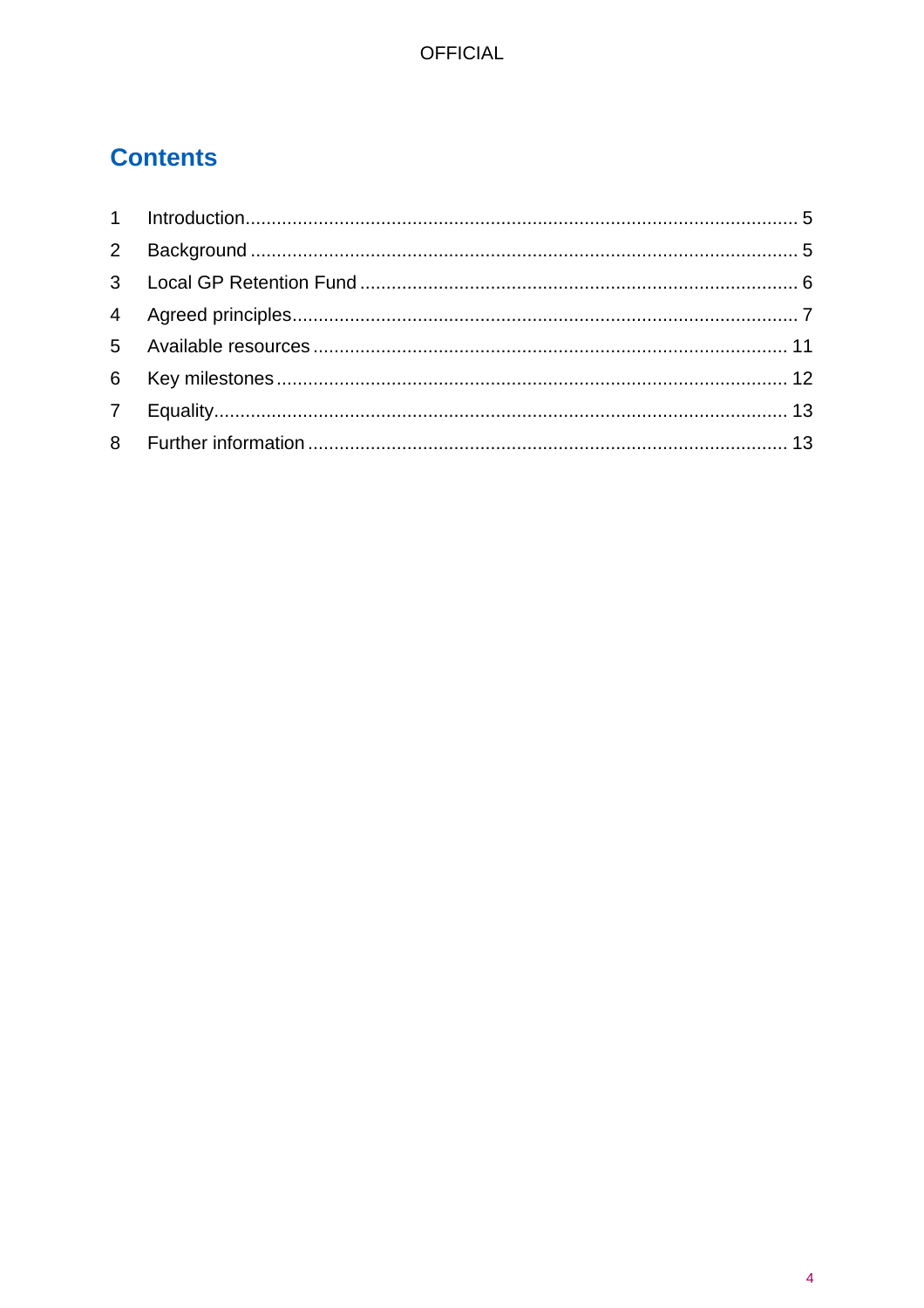## <span id="page-4-0"></span>**1 Introduction**

This guidance document sets out the availability of at least £7 million of new funding in 2018/19 to further support delivery of the commitment set out in the General Practice Forward View (GPFV) to ensure an additional 5,000 extra doctors working in general practice by 2020, with a key focus on supporting general practitioners (GPs) who are at risk of leaving general practice, or who have already left. This guidance sets out how the Local GP Retention Fund will be delivered including:

- Operational and funding arrangements at NHS England regional team level.
- Agreed principles which set the parameters within which regions can fund retention initiatives, with examples of the types of schemes regional and local office teams may wish to consider.
- Key milestones.
- How the national team will support the regions by enabling learning and sharing of best practice.

Related work will also be taken forward during 2018/19 to provide more intensive support in defined areas of the country that have struggled most to retain GPs, linked to implementation of the Time for Care 10 High Impact Actions and wider related work being taken forward under the GPFV.

## <span id="page-4-1"></span>**2 Background**

Research<sup>[1](#page-3-0)</sup> shows that a complex combination of factors are leading to poor job satisfaction within general practice including workload, remuneration (and the impact of pension changes), perceived lack of recognition, increasing bureaucracy, indemnity costs and lack of peer support. This is leading to increases in the rate at which GPs are choosing to leave the workforce, or work on a more part-time basis. The current rate of loss from the workforce is now estimated to be between 5 and 8% nationally.

In early 2017, NHS England therefore established a GP Careers Plus pilot to test new models of retaining experienced GPs through pooled working arrangements with a view that additional flexibility and variety of work will persuade GPs to remain in practice.

 $1$  Worsley and Cook (2015) Looking to the future: the recruitment, retention and return of GPs. Ipsos MORI. Available at<https://www.england.nhs.uk/gp/gpfv/workforce/>

Peckham, Marchand and Peckham (2016) General practitioner recruitment and retention: An evidence synthesis. PRUComm. Available at [http://blogs.lshtm.ac.uk/prucomm/files/2016/11/PRUComm-](http://blogs.lshtm.ac.uk/prucomm/files/2016/11/PRUComm-General-practitioner-recruitment-and-retention-review-Final-Report.pdf)[General-practitioner-recruitment-and-retention-review-Final-Report.pdf](http://blogs.lshtm.ac.uk/prucomm/files/2016/11/PRUComm-General-practitioner-recruitment-and-retention-review-Final-Report.pdf)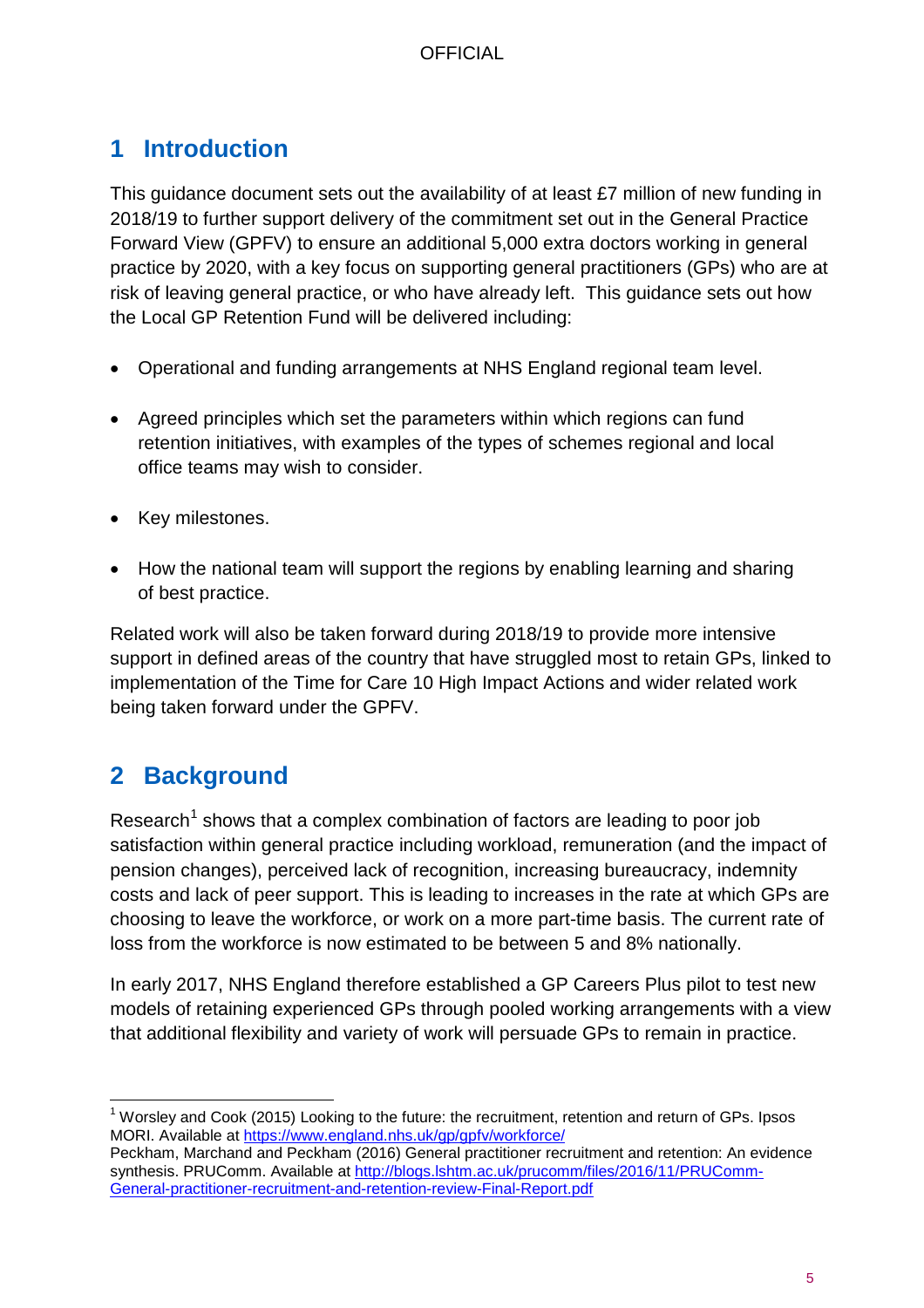Interim findings to date have included:

- The pilot's concept helps to improve workforce resilience across local systems. Where schemes have become established, they have provided added value in helping to retain experienced GPs who would have otherwise left.
- The pilot's approach has worked well and should be advocated as a concept for future retention schemes. The availability of start-up funding has successfully enabled providers (federations, Clinical Commissioning Groups (CCGs), partnerships etc.) to establish a flexible employment model within a set of high level national principles.
- Pooled working offers a viable alternative to being a regular locum. Experienced GPs who may have undertaken locum work after leaving / retiring now have another option to consider where pilots have been established, which uses their complete range of skills and supports them in their role with continuous professional development (CPD) and indemnity contributions.

## <span id="page-5-0"></span>**3 Local GP Retention Fund**

Building on learning to date, at least £7 million of additional funding will be made available to NHS England's regional teams in 2018/19 via the Local GP Retention Fund. Regional and local office teams should use this fund to facilitate the establishment of local schemes and initiatives that enable local GPs to stay in the workforce, through promoting new ways of working and offering additional support.

| <b>Region</b>                   | <b>PMC</b>   | £'s       |
|---------------------------------|--------------|-----------|
|                                 | allocation % |           |
| <b>North (including Greater</b> | 28.8         | 2,016,000 |
| Manchester)                     |              |           |
| <b>Midlands and East</b>        | 30.0         | 2,100,000 |
| South East                      | 15.0         | 1,050,000 |
| South West                      | 9.8          | 686,000   |
| London                          | 16.4         | 1,148,000 |
| <b>England</b>                  | 100.0        | 7,000,000 |

Indicative regional funding allocations are as follows:

In advance of funds being released, each region will be required to submit a proposal for how they intend to spend their initial indicative allocation by the end of June 2018. Regions will be provided with a template for this purpose. Two stocktakes will then be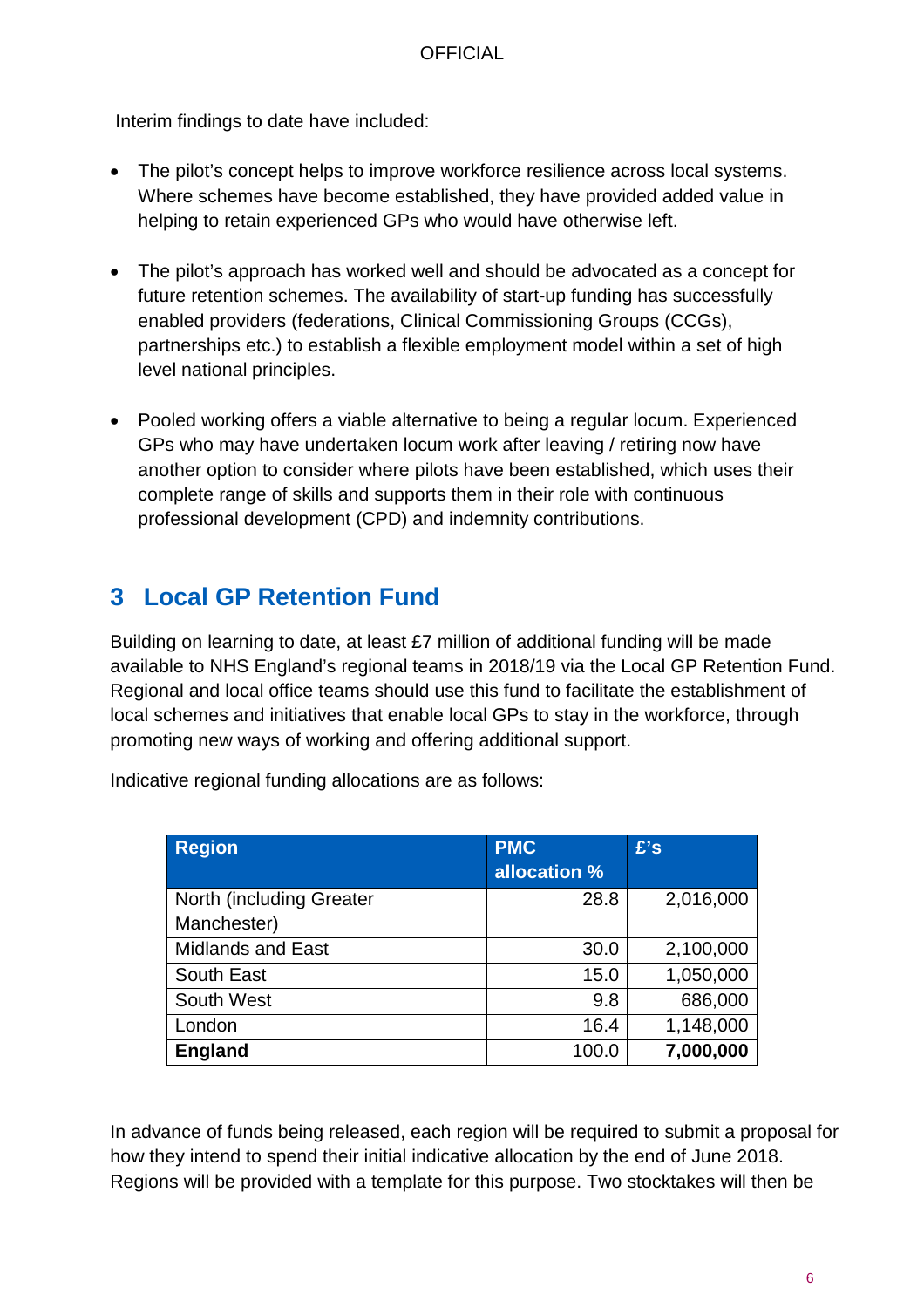held during the year where detailed progress reports will be required. Regional teams will be consulted on the detail of national reporting arrangements which will be finalised in line with the submission of proposals (see 'Key milestones' below). Delivery of the agreed initiatives will be incorporated into the existing regional assurance process.

Workforce needs will vary across the country and regions should seek to tailor the approach according to the specific needs and profile of their local GP population(s). To achieve greatest impact this approach should reflect latest workforce data and intelligence and requirements set out in individual Sustainability and Transformation Partnership (STP) workforce trajectories for 2018/19. Regions should work closely with CCGs and other key partners including Local Medical Committees (LMCs), the Royal College of GPs (RCGP) Ambassador Network and other local GPs to consider how to maximise impact, and ensure that initiatives align to the agreed principles set out below. Regions should also liaise with Responsible Officers to consider how the appraisal process and other available peer support networks can be used to help identify GPs requiring support.

## <span id="page-6-0"></span>**4 Agreed principles**

The following agreed principles broadly set the scope of the types of initiatives which can be supported under the fund. Regions will need to ensure that all initiatives receiving funding via the Local GP Retention Fund demonstrate alignment with these principles:

- i. Initiatives should focus on increasing the overall capacity of the local general practice workforce. This should include consideration of areas of most need across all STPs in a region, with numbers to be supported evidenced via 2018/19 STP workforce trajectories. Resources provided under the fund should be used to establish local retention initiatives for one or more of the target groups set out below.
- ii. **GPs who are newly qualified or within their first five years of practice.** This group contains newly qualified GPs within the first five years of obtaining their Certificate of Completion of Training. Initiatives in this category would focus on providing a flexible career alternative for newly qualified GPs to support them during their transition into the workforce, and provide them with greater exposure to different models of practice to inform their long-term career decisions (e.g. partnership working, portfolio working etc). For example a scheme may offer a planned rotation around a group of practices (or other agreed primary care settings), with central co-ordination to minimise practice burden and a range of incentives offered such as a dedicated mentor and contributions towards indemnity. Ideally, GPs should be employed on these types of schemes through a salaried / fixed-term contract, preferably linked to continuing substantive employment.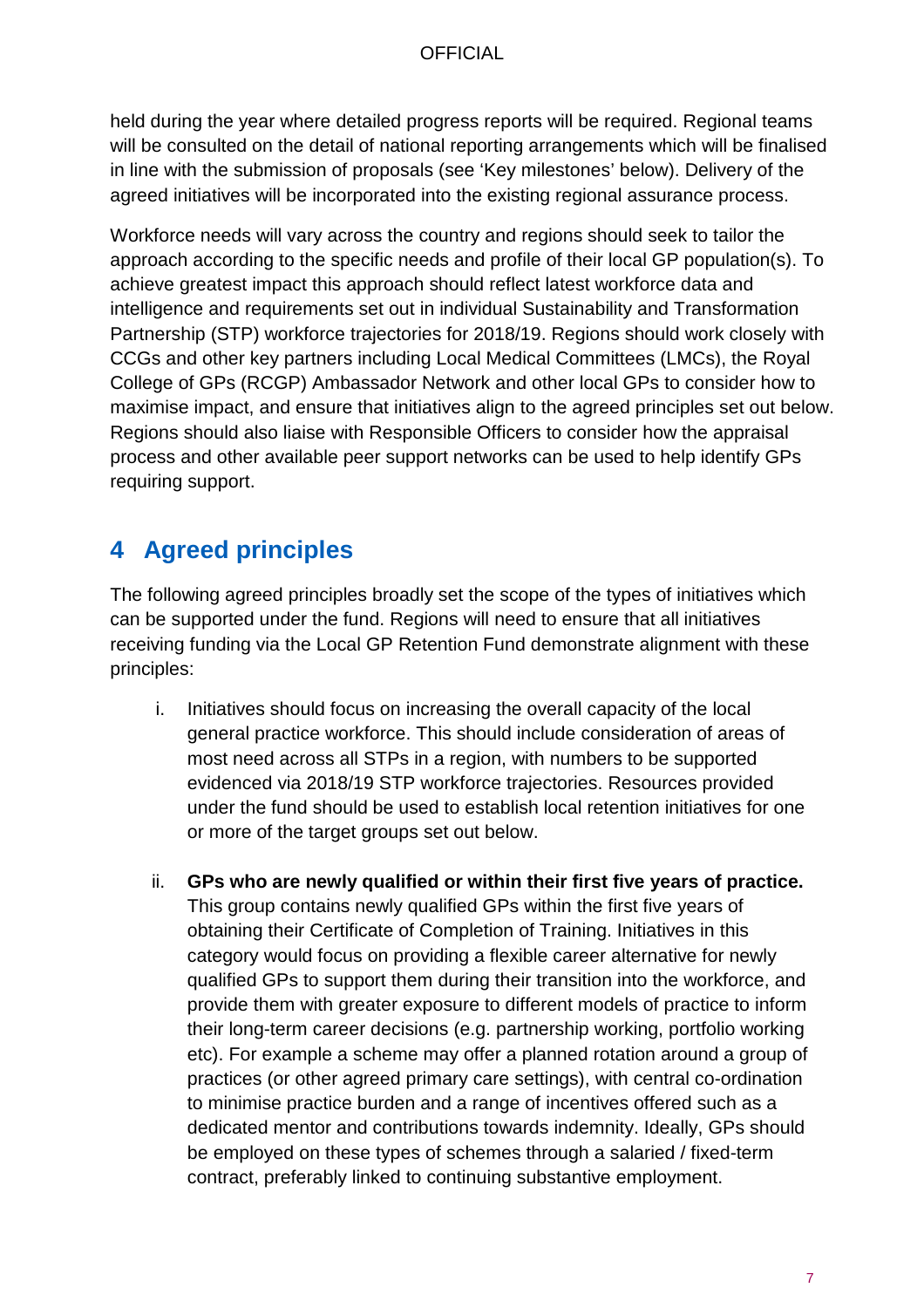Current examples include:

- Innovative GP Scheme, Barnet Community Education Provider Network (CEPN) helps newly qualified GPs into the workforce by offering a portfolio career and additional mentoring and support with indemnity. GPs on the scheme undertake between 4-6 sessions of clinical work and undertake one non-clinical session (a week) which involves undertaking work for either the local CCG or other healthcare organisation to work on improvement projects. The scheme is supported currently by the local CCG.
- East London Healthcare Partnership is setting up a first five programme to provide support for newly qualified GPs to promote local retention. Aim is to support 18 newly qualified GPs and or general practice nurses to work within primary care and develop special skills. Collaboration between CCGs, CEPNs and secondary care to fund one developmental session a week - CCGs, Federations, Confederations and Nursing Super-hubs will provide opportunities for these staff to work on improvement projects within their local health economies.
- Sunderland Career Start run by Sunderland GP Alliance (GP Federation) offers newly qualified GPs incentives for a one or two-year programme, choosing between 5-8 clinical sessions per week, and either 1 or 2 CPD sessions. GPs are supported by a GP Supervisor to oversee professional development, and have a minimum of two hours protected time per week with a dedicated host practice GP, for peer support and case based discussions.
- Primary Care Fellowship Programme (London-wide), 12 month fellowship providing access to clinical and academic training, to gain experience across both generalist and specialist sectors in the clinical area of the fellowship, as well as seeing the full range of primary care conditions. Many on the scheme are salaried GPs post qualification.
- iii. **GPs who are seriously considering leaving general practice or are considering changing their role or working hours.** This may include experienced GPs in their mid or late career. Initiatives in this category should focus on supporting GPs to remain in clinical practice and might consist of establishing pooled working arrangements for experienced GPs to undertake clinical sessions across the lead provider, combined with the provision of tailored support where GPs receive a range of incentives such as contributions for indemnity, educational support and greater flexibility. Current examples include:
	- Great Yarmouth and Waveney CCG through the GP Career Plus pilot has created a scheme which is focused on retaining experienced late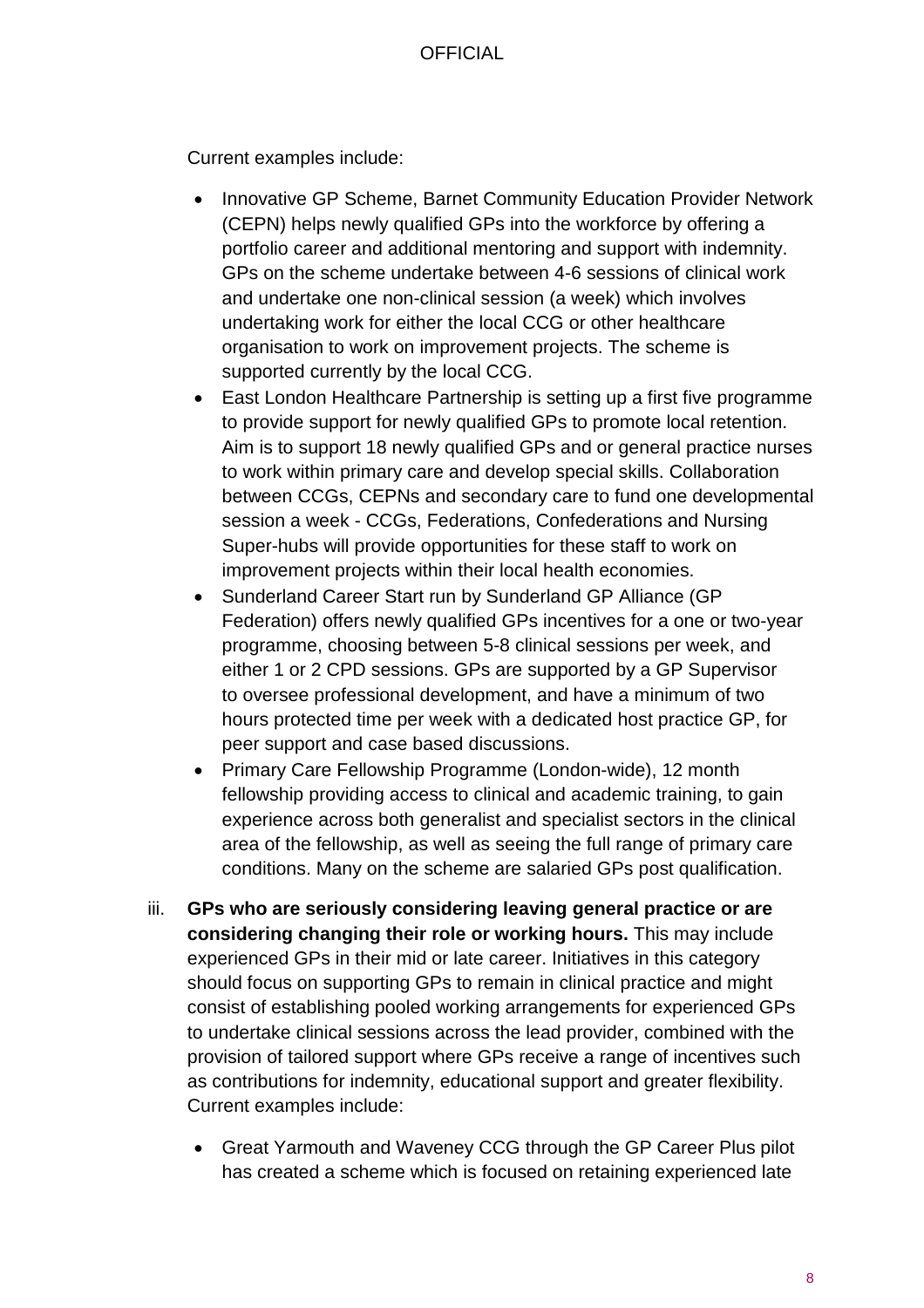career GPs. These GPs are encouraged to join a staff bank where they can undertake ad hoc clinical sessions across the CCG's 21 practices. In return, they receive a range of benefits which include indemnity cover, access to a facilitated peer support network and a training budget to use for specialist interests and mandatory training.

- Wessex Local Medical Committee (LMC) is establishing a GP Supporters Programme which will develop a pool of GPs to work with vulnerable / struggling practices to review the clinical and managerial aspects of the practice in support of planning for future sustainability.
- Lewisham CCG is taking forward centralised recruitment through a GP federation to support career portfolios including working in services such as extended GP access.
- Southwark CCG is developing a forum for locum and salaried GPs which supports recruitment and retention by providing an opportunity for shared learning, peer support and reflection.
- Lewisham CCG is working closely with the CEPN, local NHS Trust and the GP Federation to provide a range of training and educational opportunities. The CCG supports six 'Protected Learning Time' sessions per year to enable practices to engage with training and education. This has been contractualised through the new PMS contract in Lewisham.
- Barking and Dagenham, Havering and Redbridge have established a local GP retention scheme which is supporting GPs to develop specialist interests and expand their role to promote retention. The specialist sessions are funded by the local CCG. Full collaboration across HEE, CCGs, primary and secondary care, education providers and others. There is active recruitment of North East London trainees into the scheme.
- iv. **GPs who are no longer clinically practicing in the NHS in England but remain on the National Performers List (Medical).** This may include GPs who have recently retired, moved abroad to practice or have taken a career break including maternity leave and long-term sickness. After a two year break in practice, doctors are removed from the National Performers List (Medical) and require additional support to return to clinical practice via the Induction and Refresher Scheme. The process for returning before two years is much simpler, however doctors often cite a lack of support. Initiatives in this category should seek to support GPs through their return to clinical practice which can be through participating in pooled working arrangements, facilitated peer support sessions or one-to-one mentoring. Current examples include:
	- Somerset Primary Healthcare Ltd, through the GP Career Plus pilot, has developed a scheme which focuses on providing two dedicated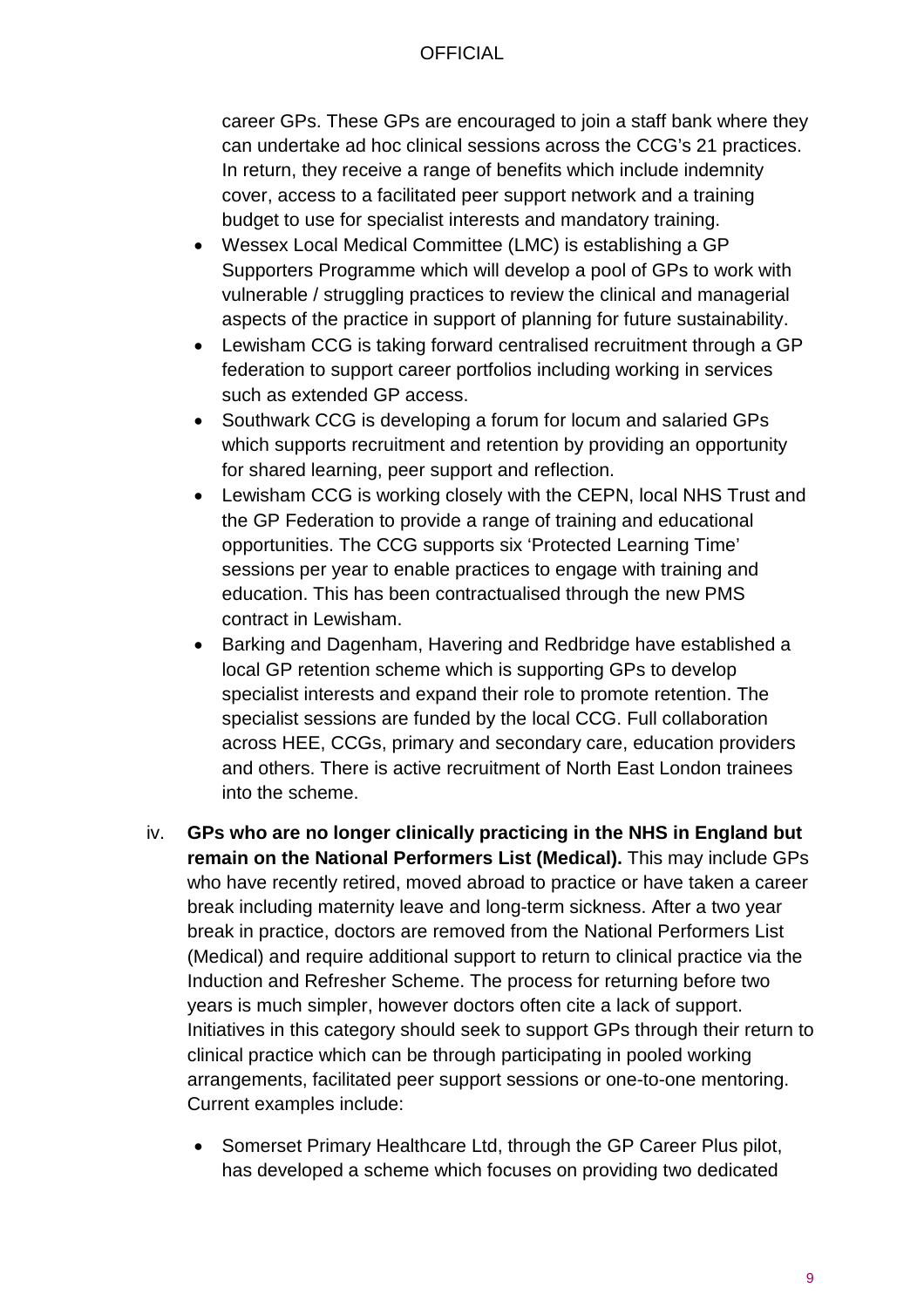sessions a month of facilitated peer support to GPs who have either left general practice or who are seriously looking to leave. Support is offered over a six month period and GPs can work across the footprint of Somerset Primary Healthcare by undertaking ad hoc clinical sessions if they desire.

- NHS England SW and HEE SW have jointly designed a short placement scheme to support GPs returning to practice. This scheme returns GPs to practice who have been out of practice for more than one year but less than two. The scheme includes a two week placement with a supportive GP trainer who exposes the GP to up to date practice and protocols, advice on using the software system, and consulting with patients. Following this they are re-energised and confident to get back into independent practice. Through this scheme the SW has successfully returned 10 GPs to practice.
- NHS England SW and HEE have developed an offer of non-direct patient facing roles within practices which can be filled by GPs who are exhausted from patient care, looking to wind down or unable to commit to long shifts due to caring commitments. Work being undertaken by these GPs includes complaint response, letter reviews, pathology results, care home visiting, telephone triage etc.
- NHS England SW and HEE SW are planning to implement a scheme targeted at recruiting non-active working GPs. There are many GPs who have left the active workforce who could be encouraged to re-join if given the encouragement and support to negotiate the hurdles of GMC and Performers List application. The plan is to create a recruitment drive both in lay and medical press to encourage GPs to phone and explore their options. They will need practical support as well as some financial help for professional expenses. In addition a matching service for these GPs for observation placements similar to the international GP recruitment scheme will be created.
- v. Ideally schemes should seek to support GPs to work a minimum of five sessions in general practice per week (equating to a participat**i**on rate of 56%) however regions may tailor this approach to the needs of their local workforce. Sessions should include provision for CPD and may extend to clinical supervision in the locality or other non-clinical work. Alternative support is available under the GP Retention Scheme for GPs who are unable to undertake regular part time work and cannot commit to working more than four sessions a week.
- vi. The fund will support initial set-up and implementation costs only in the expectation that initiatives will be designed to be self-sustaining where ongoing support is required. Direct GP employment costs will continue to be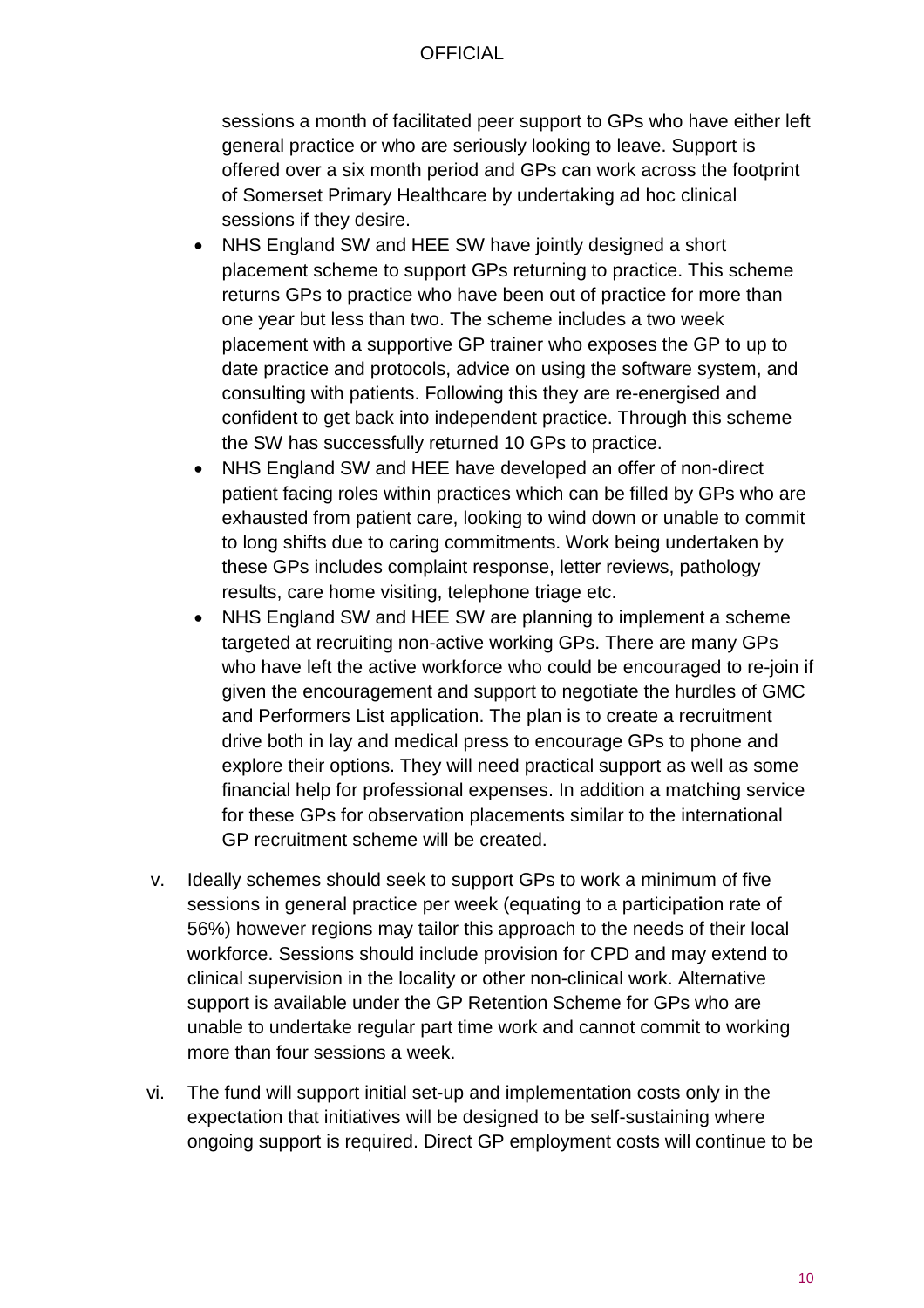borne by the practice (or other named employer). Regional teams may also direct use of the fund to support:

- Additional local team capacity and capabilities to administer support directly.
- Contracted third party supplier(s) to work with STPs, CCGs, GP Federations or other at scale providers. Suppliers may provide specialist aspects of the menu of possible support. Note that a business case has been prepared by the national team to support any nonclinical procurement required. Details can be found on the FutureNHS Collaboration Platform (see 'Available Resources' below).
- Backfill (or other costs) for individual GPs and other practice team members – for example to provide peer support to other GPs or to free up time for GPs to contribute and design new initiatives etc.
- vii. Regional and local teams may wish to use funding to offer a range of incentives to attract suitable GPs to join proposed initiatives. These may include reimbursement for indemnity, support for CPD, mentoring, facilitated peer support, support with appraisal / revalidation etc. Ideally newly qualified GPs should be appointed a mentor to support transition into the workforce, provide clinical support and discuss future career options.
- viii. Regional teams will be responsible for:
	- reporting on implementation to NHS England national team according to the agreed schedule.
	- ensuring all initiative(s) are reviewed in line with agreed evaluation and review framework.
	- ensuring the proactive sharing of best practice and lessons learnt, and the development of a formal case study for each initiative established under the fund (see 'Available resources' below).
	- ensuring all initiatives are subject to equality and health inequalities screening.

## <span id="page-10-0"></span>**5 Available resources**

A collaborative working platform is provided on the FutureNHS Collaboration Platform (General Practice Workforce Exchange) to share resources relating to GP retention. To request access, please email [england.primarycareworkforce@nhs.net.](mailto:england.primarycareworkforce@nhs.net) The national team will keep this up-to-date with latest templates, case studies, related research, data analysis and other related resources. Regional teams will be responsible for ensuring the proactive sharing of best practice and lessons learnt in their own locality via this platform, as well as contributing to the development of formal case studies for each initiative established under the fund.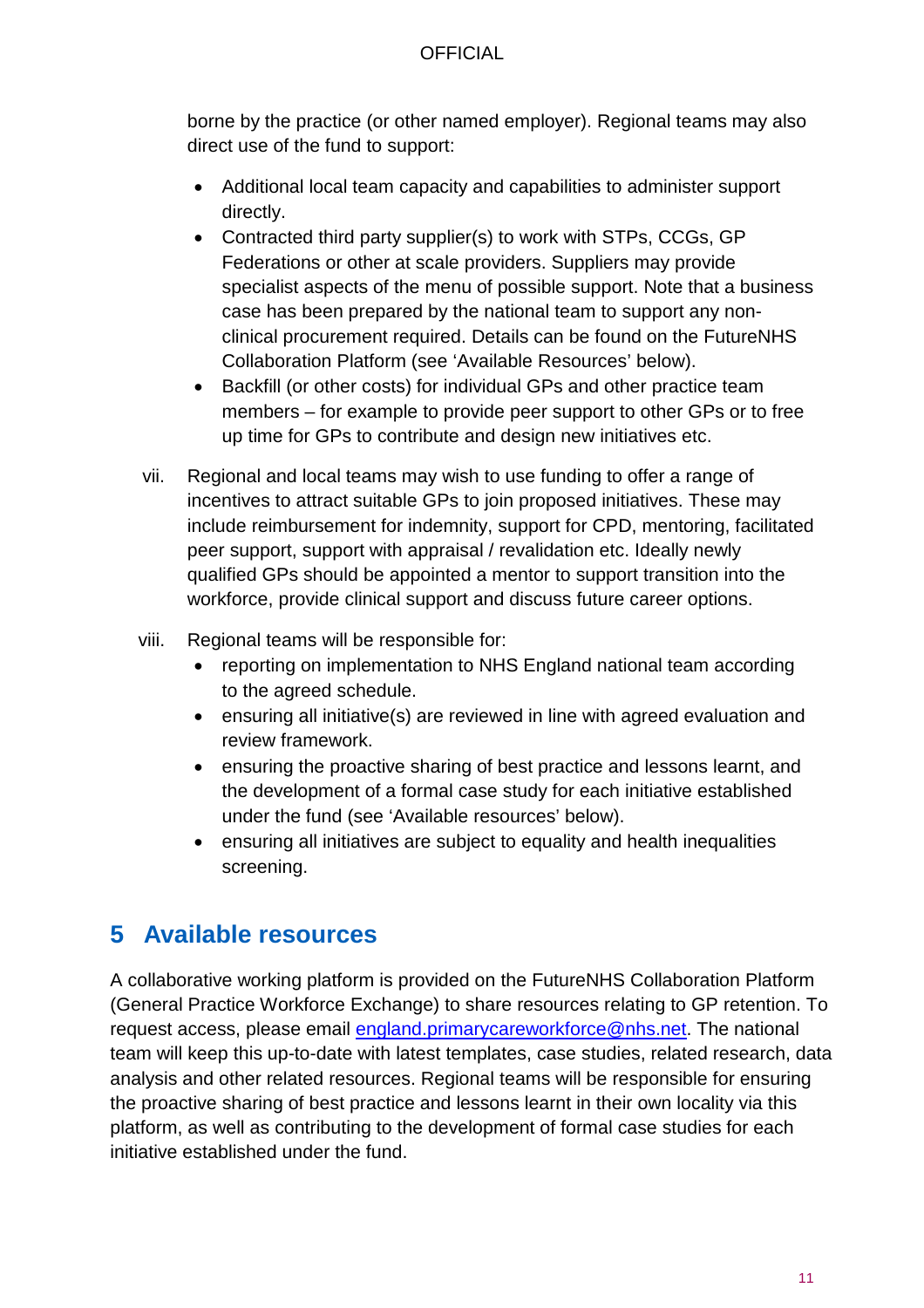The first detailed case studies from the Great Yarmouth and Waveney CCG, Somerset Primary Healthcare Ltd and Newham Health Collaborative Ltd GP Career Plus examples highlighted above are now available on this platform. Summary versions are available from the NHS England website at

[https://www.england.nhs.uk/gp/gpfv/workforce/retaining-the-current-medical](https://www.england.nhs.uk/gp/gpfv/workforce/retaining-the-current-medical-workforce/gp-career-plus/)[workforce/gp-career-plus/](https://www.england.nhs.uk/gp/gpfv/workforce/retaining-the-current-medical-workforce/gp-career-plus/)

## <span id="page-11-0"></span>**6 Key milestones**

Regions are required to ensure local implementation progresses in line with the following milestones:

| By 29 May              | Fund launch                                                                                                                                                                                                                                                                                                                                                              |
|------------------------|--------------------------------------------------------------------------------------------------------------------------------------------------------------------------------------------------------------------------------------------------------------------------------------------------------------------------------------------------------------------------|
| By 29 June<br>(latest) | Regions to submit proposal to the national team outlining how<br>the indicative funding allocation will be targeted, with detail of<br>local retention initiatives where possible.                                                                                                                                                                                       |
| By 6 July (latest)     | National team to review submitted proposals to ensure<br>alignment with agreed principles and confirm any further detail<br>required OR confirm agreement to the proposal submitted.                                                                                                                                                                                     |
| By 13 July (latest)    | Deadline for regions to respond to queries and actions from<br>national team (as required).                                                                                                                                                                                                                                                                              |
| By 31 July (latest)    | Funding formally transferred to regions to support<br>establishment of local retention initiatives (as per agreed<br>proposal). Transfer of funds at end of June possible if final<br>proposal are submitted prior to the 29 June.<br>Regional teams to have communicated local processes and<br>timescales to providers engaged in or seeking support from the<br>fund. |
| By 28 Sept (latest)    | Initiatives established.                                                                                                                                                                                                                                                                                                                                                 |
| By 22 October          | Six month stocktake, review of spend to date and detailed<br>reporting.                                                                                                                                                                                                                                                                                                  |
| By 28 January          | Nine month stocktake, review of spend to date and detailed<br>reporting.                                                                                                                                                                                                                                                                                                 |